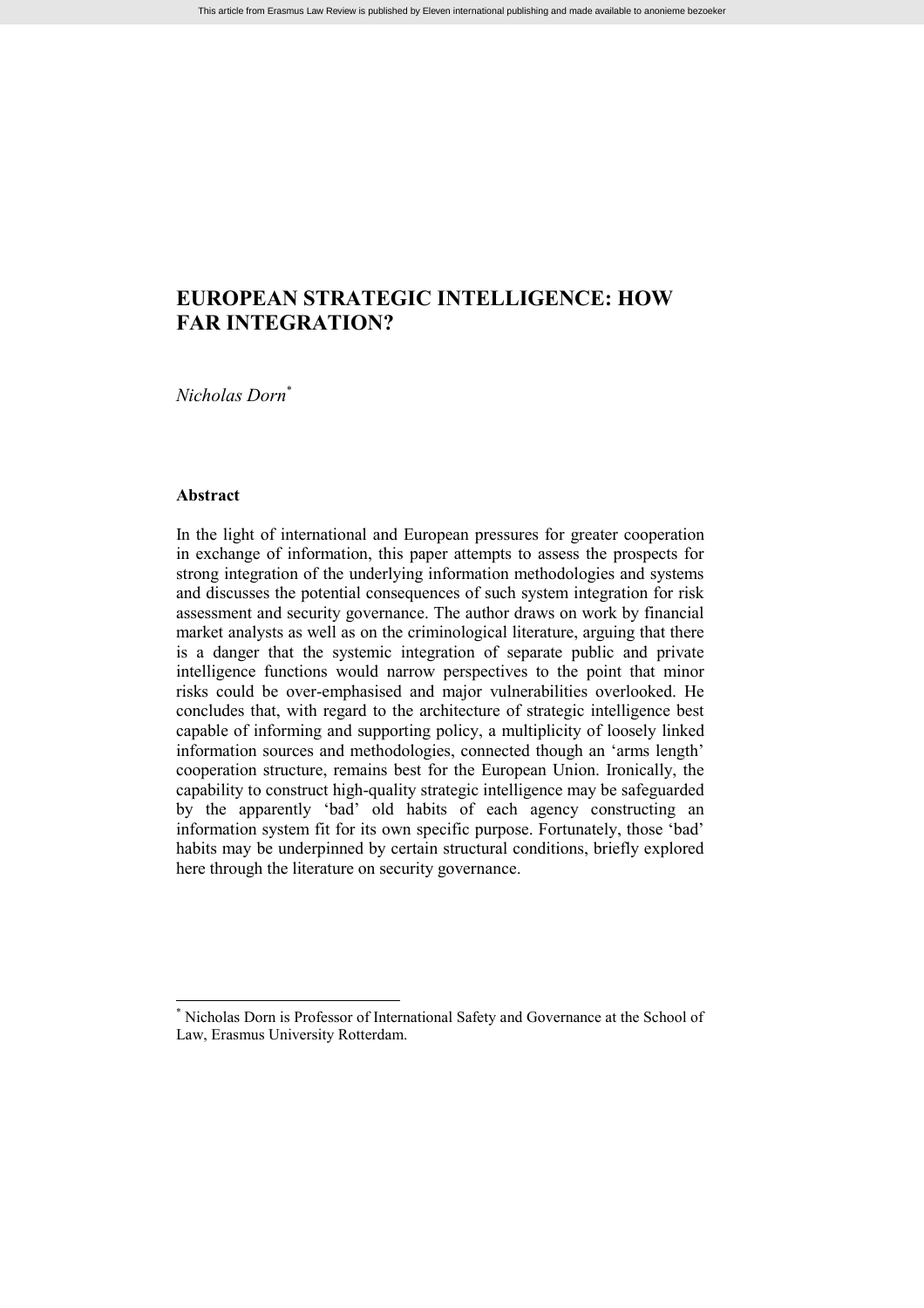#### **1 Introduction**

Common threat assessments are the best basis for common actions. This requires improved sharing of intelligence among Member States and with partners.<sup>1</sup>

Despite the existence of motivating factors for increased cooperation, obstacles… probably will prevent the creation of a supra-national European intelligence authority.<sup>2</sup>

When lawyers and criminologists encounter the world of strategic intelligence, they encounter a huge information-processing and riskmanagement machine that is, by definition, outside the criminal justice system, the courts, and the checks and balances involved in preparing cases for adjudication. Strategic criminal intelligence is 'big picture' information for the formulation of policies, as distinct from operational information for specific policing actions. It draws upon diverse information sources including policing and related agencies, auditors/forensic accountants, regulators, private sector firms, and of course 'open sources' such as media and academia. This paper describes contemporary international and European Union contexts for the development of strategic intelligence. It also notes some standard criticisms of risk assessments, risk mentalities, and 'risk society', and explores what can happen when previously 'siloed' (separated) information sources and methodologies are fused together.

At the level of policy, public-private cooperation in the sphere of intelligence appears to be quite formidable.<sup>3</sup> We may think of the linking of European Union internal and external security concerns, the increasing emphasis on partnership and cooperation, and the information exchange between the public and private sectors. More attention is also being paid to governance generally. Over the past few years, there has been greater sharing of both operational and strategic intelligence between public sector agencies and private sector actors. The development of the concept of security in Europe seems to imply a widening surveillance net, covering all public and private sectors, obviating all information 'silos'.

However, the information flow appears to have stronger quantitative than qualitative characteristics, and questions have arisen about quality. Surveillance agencies have reported being 'swamped' with low-grade

publications/csi-studies/studies/summer00/art07.html>.

<sup>1</sup> EU Security Strategy - Council of the European Union 2003: 12.

<sup>&</sup>lt;sup>2</sup> CIA study: O. Villadsen, 'Prospects for a European Common Intelligence Policy'(2000) 44 *Studies in Intelligence* (unpaginated) available at <https://www.cia.gov/library/center-for-the-study-of-intelligence/csi-

<sup>3</sup> P. Gill, 'Not Just Joining the Dots But Crossing the Borders and Bridging the Voids: Constructing Security Networks after 11 September 2001' (2006) 16 *Policing & Society* 27.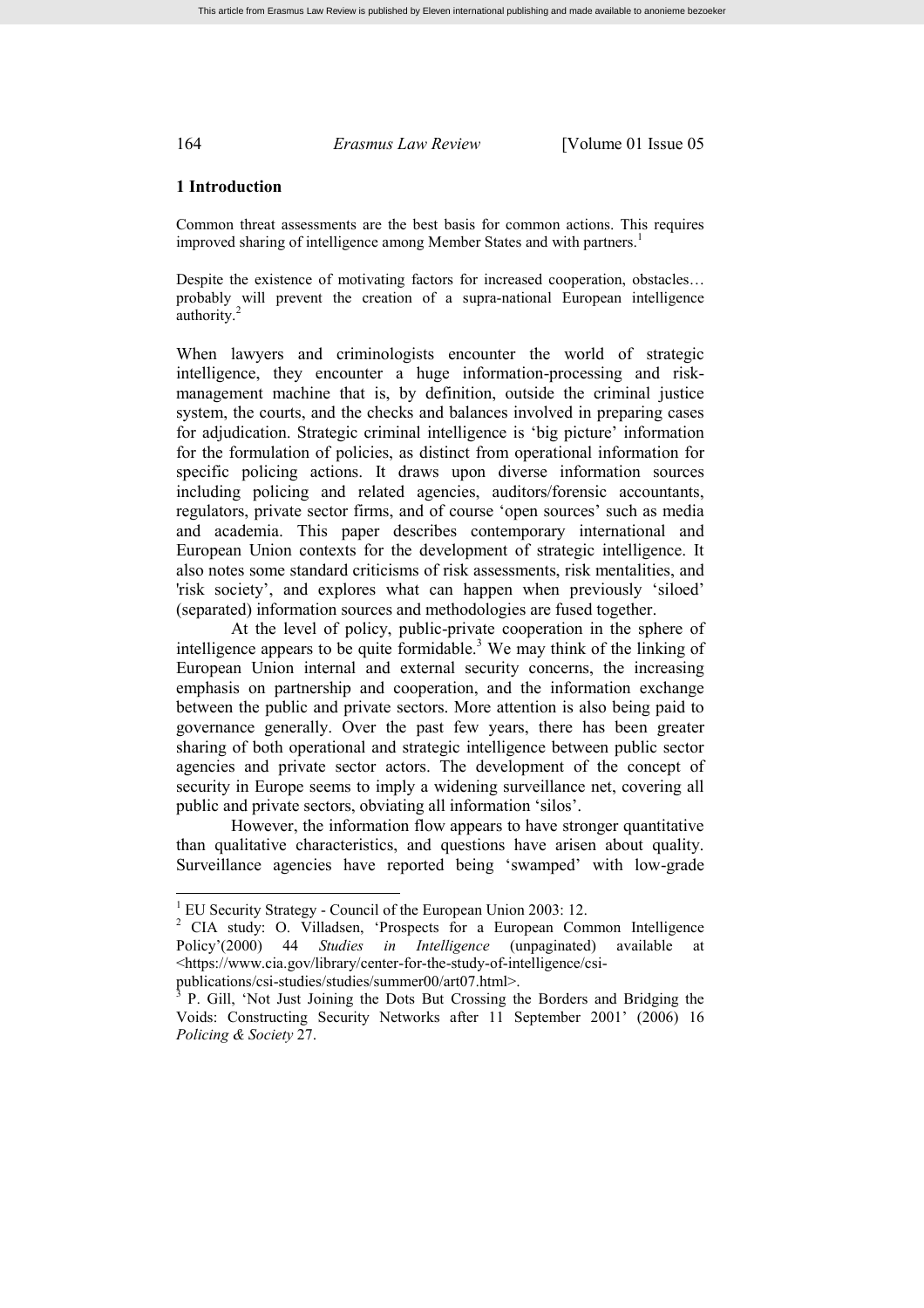information: for example, in relation to money laundering. In contrast, the sharing of higher-quality information may well have decreased. This may be partly because of 'needle in a haystack' problems – the bigger the haystack, the greater the potential difficulty in seeing the needle – and partly because sharing may be the exception rather than the rule when it comes to the most sensitive information.<sup>4</sup> Policy discussions about cooperation are not automatically reflected in practice, especially where there are structural, motivational, reputational, and competitive grounds for public and private sector entities to retain ownership of 'their' information on irregularities and illegalities. $5$ 

In the following pages, we suggest that policy-makers should in fact be grateful for these apparent difficulties. Negative consequences could follow the integration of currently distinct methodologies and systems – spanning both public and private sectors – that are relied upon for strategic criminal intelligence and thus for policymaking. It may be better, in the sense of being safer, to have access to diverse ('silo') approaches to risk management. In the following pages, we scan the international and European context and drivers of intelligence activities spanning the public and private sectors; discuss the pressures towards and away from further integration of those worlds; and examine possible consequences of further movement towards the integration of intelligence sources and systems.

## **2 Contexts and drivers of intelligence sharing**

Whether one looks at the worldwide reach of the ambitions of the last and only 'superpower' left, or to the rather different project of the creation of a European Union, the boundaries between what is 'internal' and what is 'external' in matters of security seem to have become irremediably fuzzy. This is quite clear also in the way in which disciplinary boundaries are giving way to the assault of historical change. Does one really know today in Europe when one is speaking of 'domestic' law, 'European' law, or 'international' law?<sup>6</sup>

A currently influential idea in strategic intelligence is combine into one comprehensive 'product' all available data from diverse public and private sector sources and approaches to risk assessment and risk reduction

<sup>4</sup> J. Walsh, 'Intelligence-Sharing in the European Union: Institutions Are Not Enough' (2006) 44 *Journal of Common Market Studies* 625.

<sup>&</sup>lt;sup>5</sup> J. Williams, 'Reflections on the Private versus the Public Policing of Economic Crime' (2005) 45 *British Journal of Criminology* 316.

<sup>6</sup> D. Melossi, 'Security, Social Control, Democracy and Migration within the Constitution of the EU' (2005) 11 *European Law Journal* 5 at 5-6.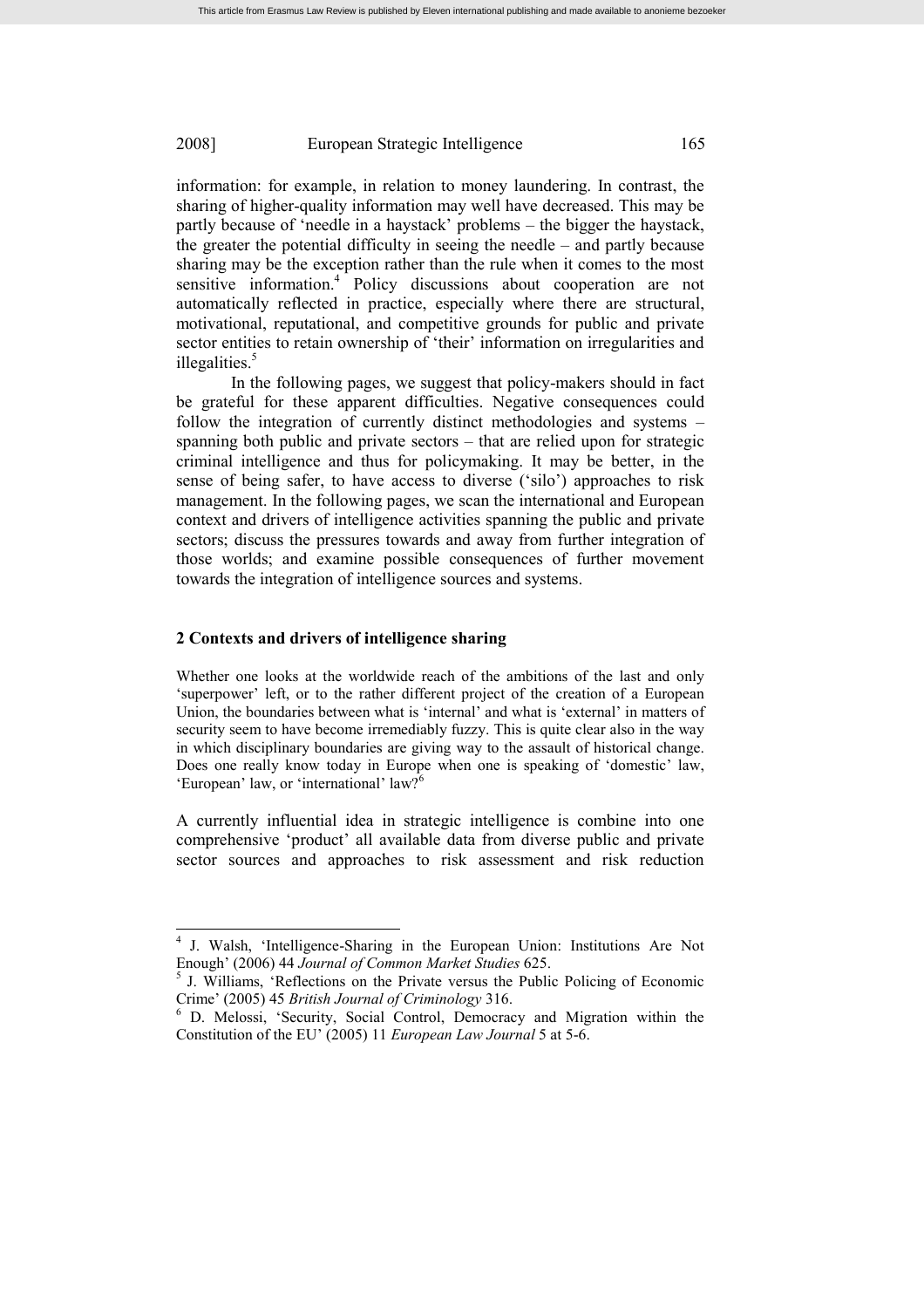methodologies.<sup>7</sup> The resulting product would be more powerful than a multiplicity of discordant views.

The policy emphasis on international cooperation against serious ('organised', if one wishes) crime and, since 2001, terrorism is so well established that there is no need to labour the point here. A key aspect of this cooperation is intelligence sharing, which consists of (a) real-time sharing of specific, current, and sometimes highly sensitive information about targets, and (b) much more general appraisals of situations, trends, and possibilities, made on the basis of a very wide variety of sensitive and non-sensitive sources. It is the latter that is of primary concern in this paper.

A full analysis of the historical development of defence intelligence and the implications of its entry into criminal intelligence is beyond the scope of this paper. Suffice it to say that successive triggers to defence intelligence were the US-USSR ballistic missile race, subsequent concerns about biological weapons and counter-measures, concerns relating to domestic terrorism in some European countries (notably the UK, Germany, Italy, and Spain) in the post-war period, and international terrorism from the 1990s onwards. Military and security doctrine and language have developed through these historical shifts but the underlying concepts of threat and of threat assessment (or analysis) have remained fairly stable. The conceptual merging of international threats and organised crime threats progressed through roughly three stages: during the Cold War period, threats posed by Italian and other 'mafia'; in the aftermath of the break-up of communism, concerns about foreign corruption and international crime within and radiating outwards from weak and/or what were called 'rogue' states, including some on the immediate borders of the EU; finally, particularly post-2001, terrorism and its possible links with organised crime (an unsettled area). This attempt to provide a summary of the development enforcement preoccupations should not be read as an endorsement of them as necessary or rational, nor as implying that the intelligence activities were or are very effective, which seems unlikely.<sup>8</sup> At this point, we are merely giving an overview of the merging of views on external (defence) and internal (crime) aspects of security, a process in which terrorism – the threat within – was to become the lynchpin.

As part of this process of fusion of external and internal concerns, by 2000 an international threat assessment on international crime had been drawn together by a US interagency working Group, involving the Central Intelligence Agency, the Federal Bureau of Investigation, the Drug

 $7$  Gill, above n. 3.

<sup>&</sup>lt;sup>8</sup> See for example the United States General Accounting Office (GAO), *International Crime Control: Sustained Executive-Level Coordination of Federal Response Needed* (2001) Available at <http://www.gao.gov/new.items/d01629.pdf> at 2.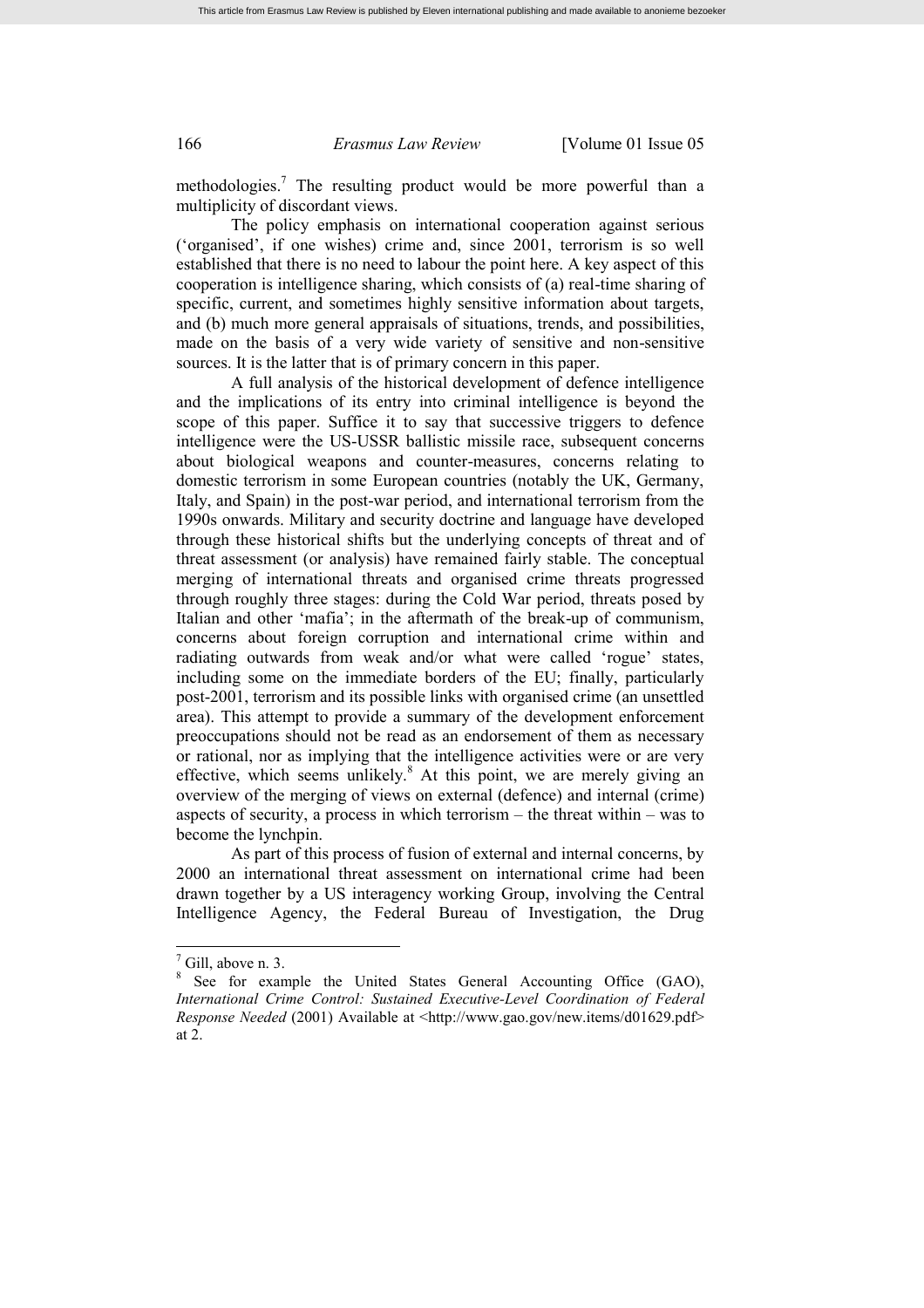Enforcement Administration, the US Customs Service, the US Secret Service, the Financial Crimes Enforcement Network, the National Drug Intelligence Centre, the Departments of State, the Treasury, Justice, and Transportation, the Office of National Drug Control Policy, and the National Security Council.<sup>9</sup> The 2000 report described global changes favouring crime and impeding crime control, growing geographical reach and operational sophistication of crime groups, involvement of 'insurgent, paramilitary, and extremist groups', corruption and institutional shortcomings,<sup>10</sup> and a range of international crimes 'affecting US interests'. These included terrorism, drug trafficking, alien smuggling, trafficking in women and children, environmental crimes, sanctions violations, illicit technology transfers and smuggling of materials, weapons of mass destruction, arms trafficking, trafficking in precious gems, piracy, non-drug contraband smuggling, intellectual property rights violations, foreign economic espionage, foreign corrupt business practices, counterfeiting, financial fraud, high-tech crime, and money laundering. The report went on to describe criminality in geographical and national terms.<sup>11</sup> In other words, this US report covered the broad environment for crime, some crime markets, and specific settings/national groups.

A number of European drivers for the development of intelligence can also be identified. These include: the perception of a need for security measures in the context of the development of the single market and the opening of internal borders; increasing concern from the 1980s onwards about and cooperation against trans-national organised crime; the use of financial systems for purposes of laundering the proceeds of crime; recognition that considerable damage may be done by serious/organised crime, not only to individuals but also to economic growth and competitiveness; the closer linking of anti-crime actions in the domestic sphere with those in foreign policy, with the enlargement process helping to form a 'bridge' between domestic and foreign policies; and, finally, linkage between security issues and the Lisbon Agenda on employment and innovation. Thus, the EU has emphasised the need for closer cooperation on security between the public and private sectors, as well as for sponsoring conferences and encouraging the formation of various fora, including a European Public Private Security Forum. <sup>12</sup> With regard to technical aspects

<sup>9</sup> US Government Interagency Working Group, *International Crime Threat Assessment* (Washington: 2000) (unpaginated) available at <http://clinton4.nara.gov/ WH/EOP/NSC/html/documents/pub45270/pub45270index.html>

<sup>10</sup> *Id.,* Chapter 1.

<sup>11</sup> *Id.,* Chapter 2.

<sup>&</sup>lt;sup>12</sup> EPPSF, *Background & Approach* (Brussels: European Public Private Security Forum 2005) available at <http://www.eppsf.org/eppsf2006/website.asp?page= background>.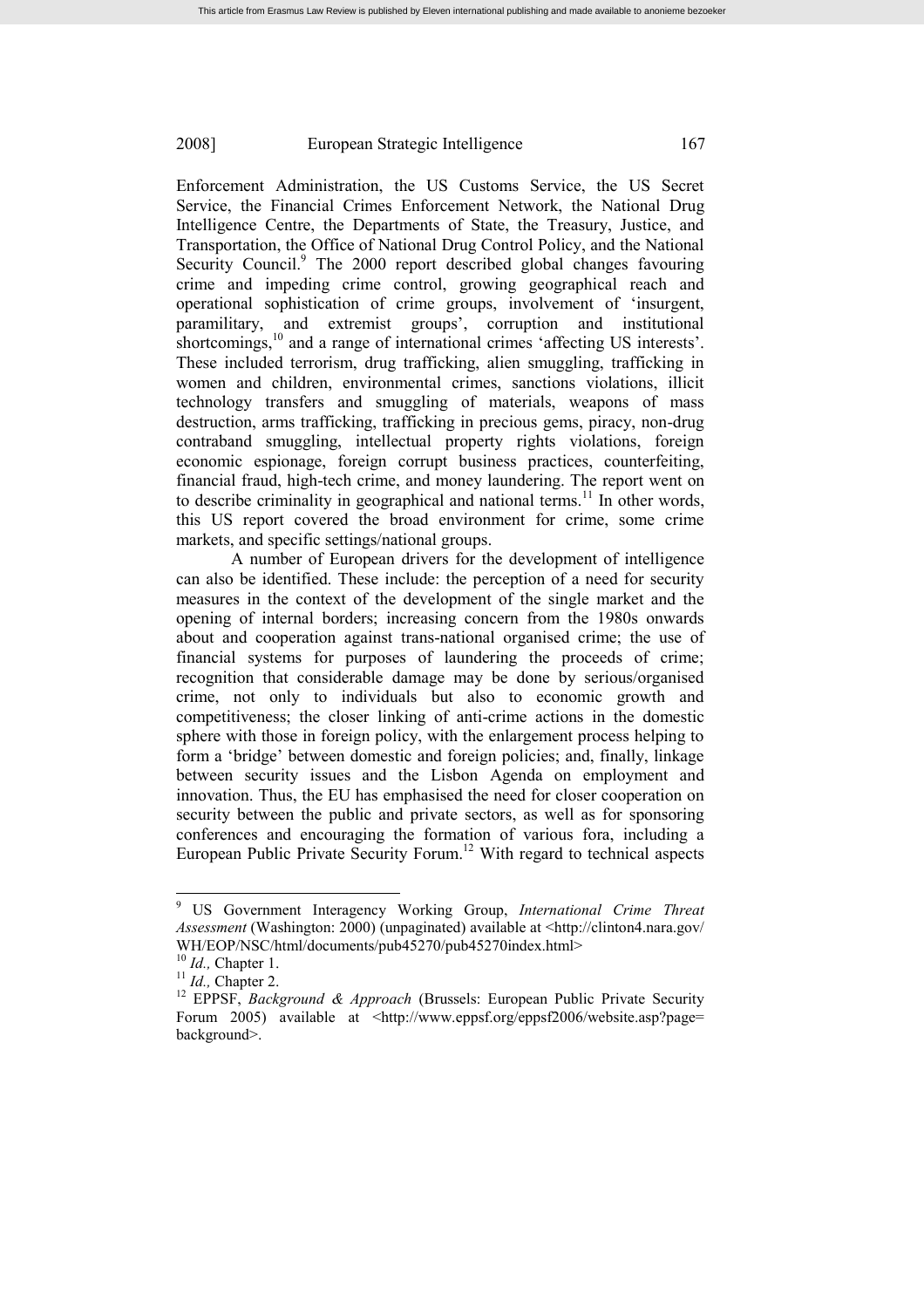of security planning, products, and services, the EU has adopted a Work Programme on Security Research.<sup>13</sup> The overall development of strategic intelligence is intended to take place with reference to a 'strategic concept' of organised and cross-border crime.<sup>14</sup> This will involve an emphasis on greater cooperation, non-silo thinking, and information sharing on the basis of its availability, beyond a consideration of the purpose for which the intelligence may originally have been collected.

It was not just the US influence on the EU that prompted a joining of traditionally separate criminal intelligence and defence intelligence, nor was it just the events of September 2001. Rather, it was the disarray of EU member states when faced with the US demand to support and participate in the invasion of Iraq. The 'Iraq crisis' was a crisis for the European Union for two reasons: firstly, because it split it politically; secondly, when attempting to find common ground in terms of information about the existence or otherwise of Iraqi 'weapons of mass destruction', the EU found so no such common ground.

The absence of a shared threat assessment was an important reason why EU countries ended up so divided. Each country first formed its own national viewpoint, and only then engaged in half-hearted attempts to form a common stance with its European neighbours. [Subsequently] EU leaders realised that, based on this dynamic, EU foreign policy would never succeed. A new clause was quickly inserted into the Constitution, stipulating that the EU should work out a coherent vision of its strategic objectives. Concretely, leaders tasked Javier Solana with drawing up an EU security strategy.<sup>15</sup>

The subsequent development of EU foreign policy came to provide a 'bridge' between (a) the international security situation after 2001, (b) EU enlargement to its east and, (c) action on organised crime and terrorism. In the process, boundaries between anti-crime policies within and outside of the EU, which had become more permeable in the 1990s, became even more fluid, with police being deployed in external security situations<sup>16</sup> and

<sup>13</sup> European Commission, *Decision of 9 February 2006 Concerning the Adoption of the Programme of Work 2006 for the Preparatory Action in the Field of Security Research*, C(2006) 331 (Brussels: EU 2006) available at: <http://www.tpa.lt/SMTP/ Naujienos/files/2006-03-06/ANNEX3%20Work%20Programme%20PASR-2006. pdf>.

<sup>14</sup> European Commission, *Communication from the Commission to the Council and the European Parliament on "Developing a strategic concept on tackling organised crime",* COM(2005) 232 final (Brussels: EU 2005) available at: <http://ec.europa. eu/justice home/doc\_centre/crime/doc/com\_2005\_232\_en.pdf>

<sup>&</sup>lt;sup>15</sup> S. Everts and D. Keohane, 'The European Convention and EU Foreign Policy: Learning from Failure' (2003) 45 *Survival* 167.

<sup>16</sup> European Commission, *Communication from the Commission: a Strategy on the External Dimension of the Area of Freedom, Security and Justice*, COM(2005) 491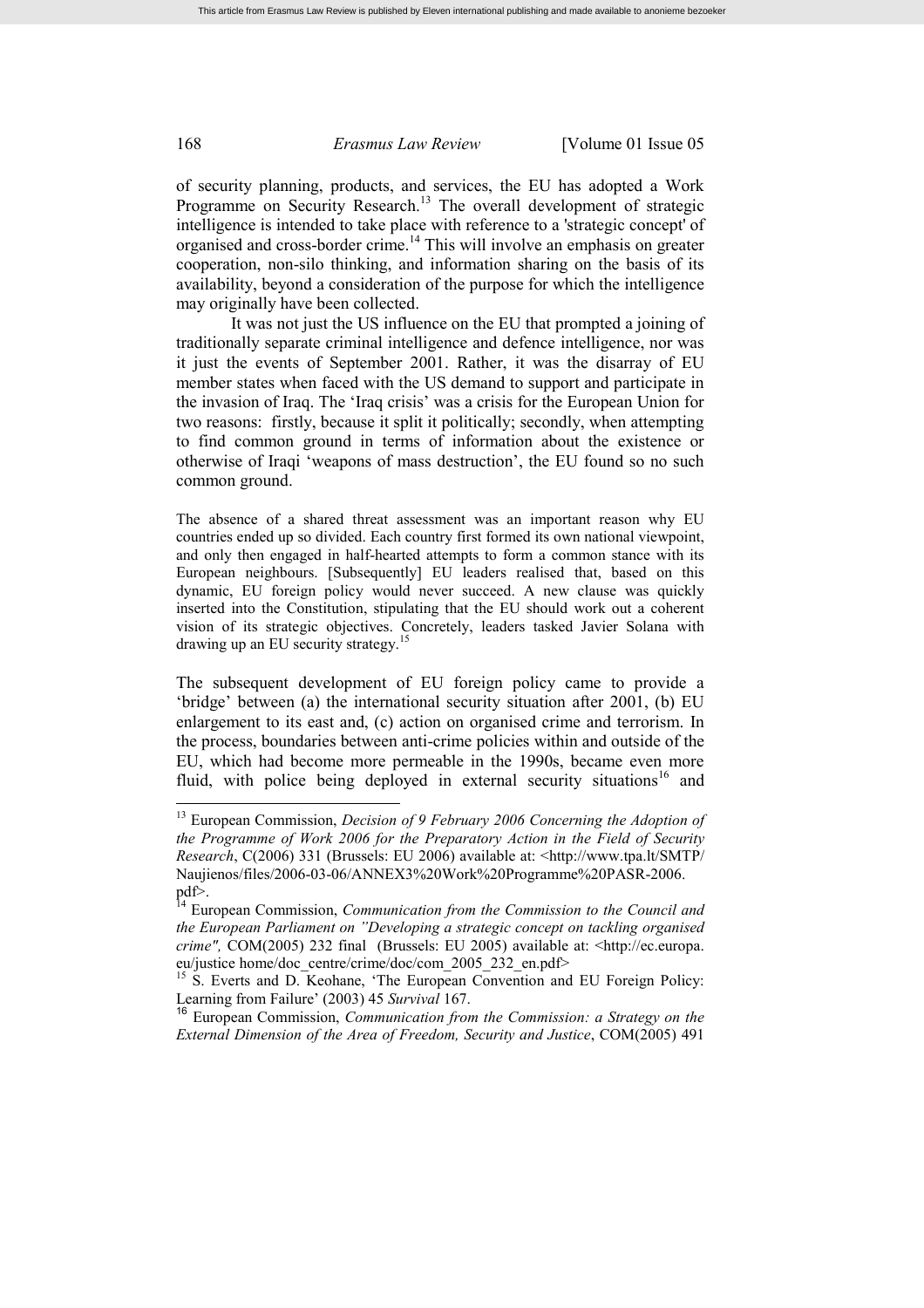defence-related methodologies being taken up by a range of agencies within the EU. Views diverge about the desirability of all this, amongst academics<sup>17</sup> as well as other groups; our point is that it is fact and is relevant to understanding how law enforcement agencies think about and compile assessments. In summary, in EU policy terms, the internal/external division has almost completely melted as far as security policy is concerned. High Representative Solana's statements on the European Security Strategy position large-scale organised crime within this wider theatre:

… the European Security Strategy […] is, in a way, the European Union's 'strategic identity card': a global player, vigilant as regards both terrorism and the proliferation of WMDs, and more traditional sources of instability – regional conflicts, the breakup of states, large-scale organised crime – especially as these different types of threat fuel one another in many parts of the worlds.<sup>18</sup>

#### Within this context:

The Secretary General/High Representative was mandated to report on the creation of an intelligence capacity on all aspects of the terrorist threat within the General Secretariat of the Council (SITCEN). […] The Council will now ask SG/HR Solana to implement such arrangements as soon as possible and to keep this question under constant review and to report on progress made at the December 2004 European Council. $1$ 

In 2004, the Council of the EU agreed that external (second pillar) and internal (third pillar) security assessments would be merged, with a

compilation of Country Threat Assessments to be used by Second and Third Pillar formations in the development of policy. Further work will be taken forward in the context of the HR/SG Solana's report on the development of an intelligence capacity within the Council.<sup>20</sup>

final (Brussels: EU 2005) available at: <http://www.europarl.europa. eu/meetdocs/ 2004\_2009/documents/com/com\_com(2005)0491\_/com\_com(2005)0491\_en.pdf>.

<sup>&</sup>lt;sup>17</sup> D. Bigo and others, *The Changing Landscape of European Liberty and Security: Mid-Term Report on the Results of the CHALLENGE Project* (Brussels: CEPS 2007) available at <http://shop.ceps.be/downfree.php?item\_id=1468>.

<sup>18</sup> J. Solana, 'Preface' in N. Gnesotto, (ed.) *EU Security and Defence Policy: The First Five Years (1999-2004)* (Paris: Institute for Security Studies 2004) at 6.

<sup>19</sup> European Presidency, *Report to the European Council on the Implementation of the Declaration on Combating Terrorism*, 10009/3/04 (Brussels: EU 2004) available at: <http://ec.europa.eu/justice\_home/doc\_centre/criminal/terrorism/doc/cs\_2004 10009 1 en.pdf> at 7.

<sup>20</sup> European Council, *EU Plan of Action on Combating Terrorism*, 10586/04, LIMITE (Brussels: EU 2004) available at <http://www.um.dk/NR/rdonlyres/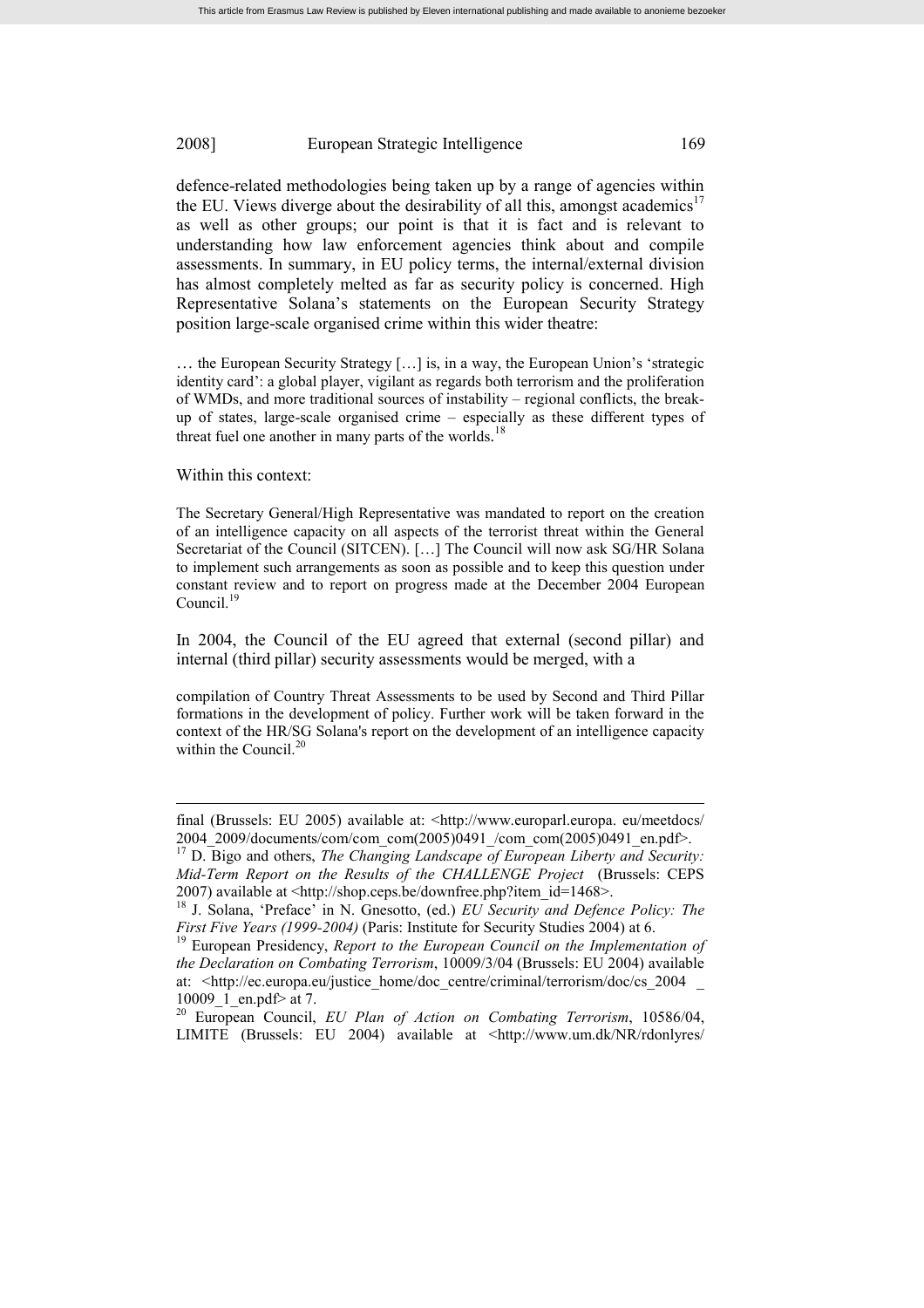And thus we come to the present time, with public sector criminal intelligence, in its strategic aspirations and context, being influenced to a certain extent by defence intelligence.

### **3 Structural limitations to integration of intelligence systems**

A variety of views are expressed in the criminological and wider literature on 'security governance' – the extent to which the political and business ownership of public sector and private sector security and intelligence activities keep those activities separate or bind them together. Whatever position is arrived at, it has implications for how one understands the prospects for strategic intelligence sharing.

For example, if the security space is compact – in the sense of all public and private sector agencies being closely interconnected – then, in principle and from a policy point of view, integration of at least part of their intelligence procedures, practices, and products would be relatively simple, even if in practice some challenging technical barriers to cooperation might remain. If, however, the security space is highly dispersed, with different 'players' having widely diverse security interests, indeed with some competitive issues between them, then intelligence cooperation might be a more uncertain and edgy affair.

One may summarise the governance debate by referring to a dimension along which the concept of security governance may be placed. The mainstream view within criminology – going back well before terrorism and cooperation on it became such a major as well as controversial issue – is that there is a general convergence and 'blurring' between public and private policing systems.<sup>21</sup> Some experts go further, suggesting that all approaches to security come together to form a tight-knit bundle, the social effects of which are uniform and determinate. This is the view,

postulated in some of the neo-Foucauldian writing on governmentality, that the diffusion of risk mentalities is the linear product of a singular governing rationality (neo-liberalism being the most obvious candidate) and that it leads ineluctably to the furtherance of coercion and control.<sup>22</sup>

BCE09042-A511-4A9A-8FED-4D323E6FA315/0/EUPlanofActiononCombating Terrorism.doc> at 71.

<sup>21</sup> T. Jones and T. Newburn, *Private Security and Public Policing* (Oxford: Clarendon Press 1998).

<sup>&</sup>lt;sup>22</sup> For a critical summary, see I. Loader and N. Walker, 'State of Denial? Rethinking the Governance of Security' (review of Johnson and Shearing) (2005) 6 *Punishment and Society* 221 at 221.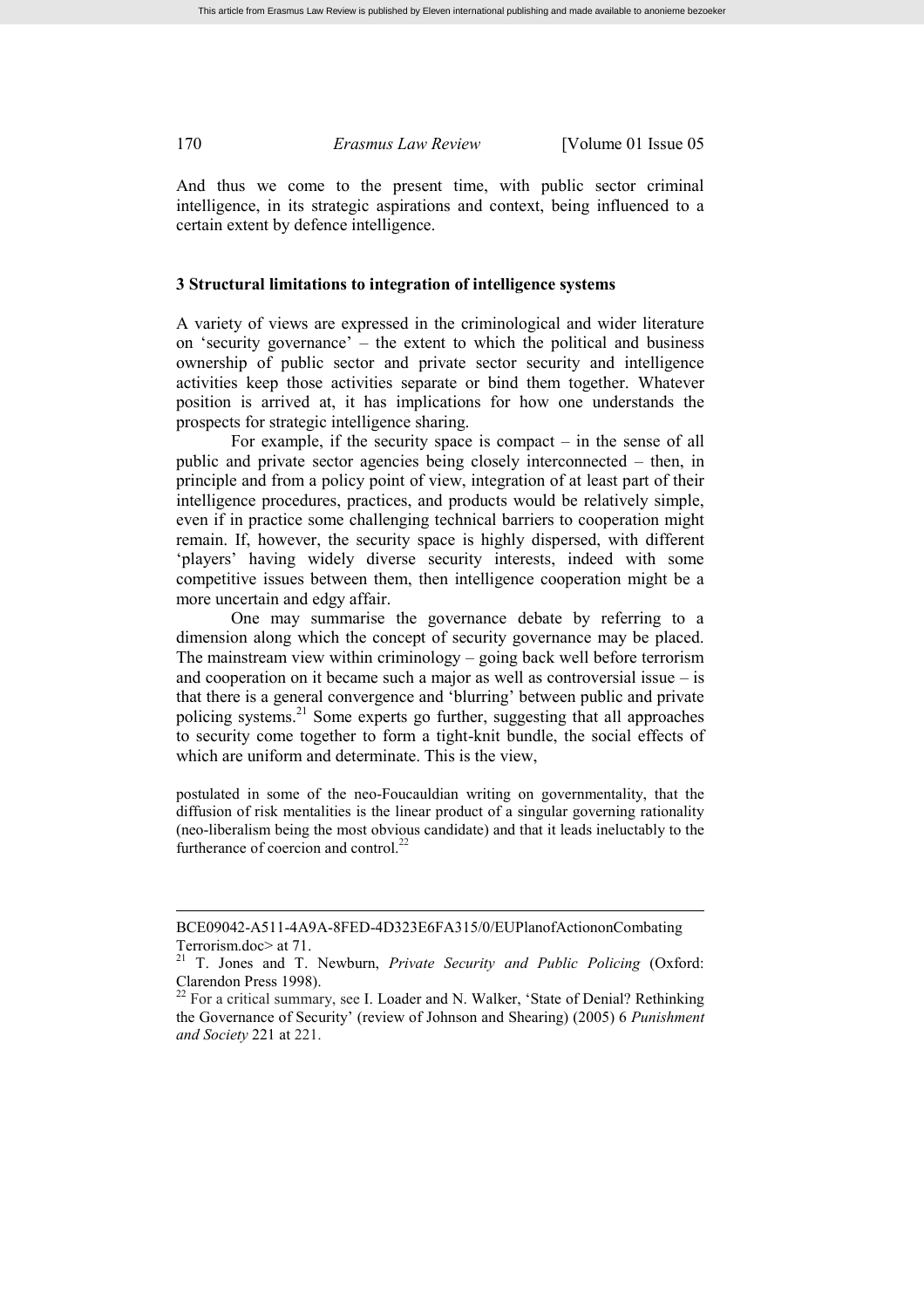That approach, called governmentality – the critical flipside of the wider, normative concept of 'good governance' – informs many analyses of the intersection of public and private security post- $2001<sup>23</sup>$  The work of Edwards and Gill describes policy making as a process of coalition-building between political groups.<sup>24</sup> Groups or interests constitute themselves around notions of their own moral qualities and, conversely, the dangers posed by other groups.

[R]ecent history suggests that policy change and learning is fundamentally a product of the normative belief systems of advocacy coalitions and how these constrain lesson-drawing about policy within the parameters of what is thinkable and acceptable from the perspective of these normative beliefs. For example, if it is believed that crime is a product of moral turpitude […] [T]he axiomatic belief that crime is a product of moral deficits in debased individuals delimits the scope of policy-oriented learning to various projects for the re-assertion of moral authority and 'zero tolerance' for those who transgress this authority. [N]ormative beliefs are the foundations of competing governmentalities around which policy actors coalesce. 25

This process of policy-making is said to occur in four stages: firstly, coalitions problematise an issue in 'such a way as to establish their own role as indispensable for its resolution'; secondly, they employ various 'devices of intéressement' to get their claims noticed; thirdly, they form and lead coalitions, typically using political and/or other inducements; finally, they ensure 'the disorganisation of competing coalitions'.<sup>26</sup> This description of the policy-making process relies upon the notion of competition between coalitions or alliances. It reads as a description and critique of the success of the political right wing in mobilising success for various approaches to security (fight, war, coalitions of the willing, and other neo-conservative motifs). It does not offer an alternative vision or direction.

How could it be that leftist and liberal criminologists adopt a perspective so closed and disempowering? Dario Melossi suggests, $27$  as does the philosopher Richard Rorty, $^{28}$  that the work of Foucault and his school have acted as a conceptual bridge, over which the concerns of US social and

<sup>&</sup>lt;sup>23</sup> G. Mythen and S. Walklate, 'Criminology and Terrorism: Which Thesis? Risk Society or Governmentality?' (2006) 46 *British Journal of Criminology* 379.

<sup>&</sup>lt;sup>24</sup> A. Edwards and P. Gill, 'The Politics of "Transnational Organized Crime": Discourse, Reflexivity and the Narration of 'Threat' (2002) 4 *British Journal of Politics and International Relations* 245.

<sup>25</sup> *Id.,* at 249.

<sup>26</sup> *Id.,* at 250.

 $27$  Melossi, above n. 6.

<sup>28</sup>R. Rorty, *Consequences of Pragmatism* (Minnesota: University of Minnesota Press 1983).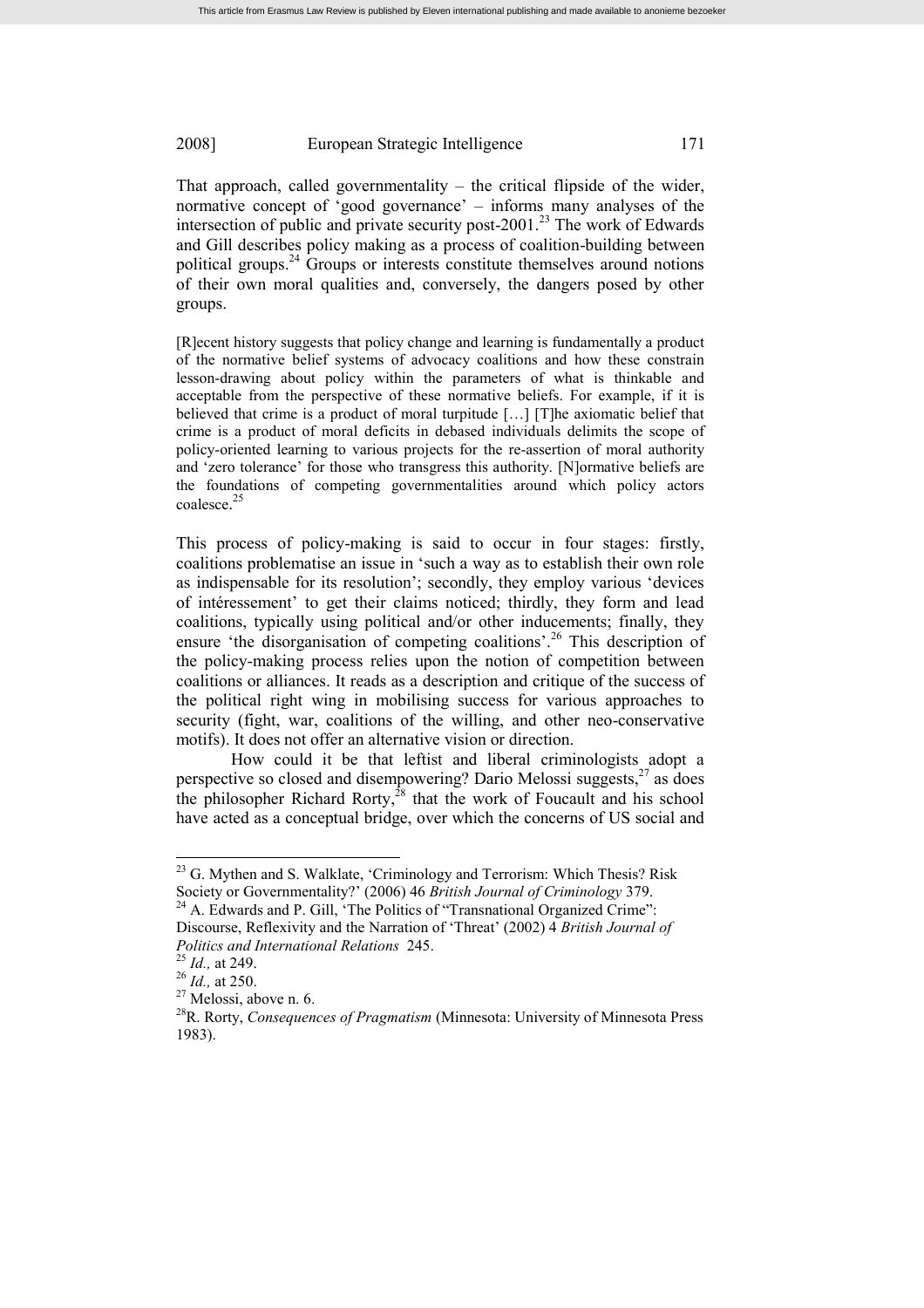political scientists have been imported into Europe. Thus, the governmentality discourse is similar to that of 'social control'. The key point is that the state is no longer seen as the factor, rather it itself is created, as the result of many social practices thorough society. As Melossi describes, Foucault set aside a historical political conception in which the state 'was seen as the "author" of social control, which "does" this and that, "organizes", "imposes", "prohibits" [etc]'.<sup>29</sup> In place of this state-focused view, Foucault

allowed for the introduction within European social thought, through the elaboration of an apposite new vocabulary, of themes and motifs that had somehow been central to American political and social sciences for a long time already. And he did this exactly at the point when the social model produced in the North American context was readying itself to become hegemonic.<sup>30</sup>

Here Melossi is suggesting that Foucault provided a language in which mainstream North American concepts – according to which, social control is dispersed throughout society, is created through a complex mix of social relations, and involves the active involvement and consent of citizens, rather than being imposed by the state – could be made palatable within European social science. The most welcome starting point of this is a historical evolution of thought, reflecting democratic progress; however, a less welcome consequence is that of perceiving the old bogeyman of oppression as having been generalised from the state to every nook and cranny of society.

In contrast to that way of thinking about society, governance, and security – as a tightly woven social mesh – some commentators perceive the possibility of real and wide differences between the practices of many of the numerous entities that have an interest in crime control. Of course, the extent of variety and flexibility will depend upon the particular contexts concerned and, just as importantly, on how these are understood and developed by participants. Proponents of this activist perspective include criminologists Johnson and Shearing, whose work drawing on public and private policing is well known.<sup>31</sup> Loader and Walker have given a useful summary of the Johnson and Shearing position:

Johnston and Shearing develop an argument for 're-aligning' security and justice under conditions of dispersed, multi-site governance… This strategy is informed by two theoretical propositions. Johnston and Shearing argue, first, for a 'problemsolving' as opposed to an 'interest-based' view of policing, one that makes no

 $29$  Melossi, above n. 6 at 6-7.

<sup>30</sup> *Id.*

<sup>31</sup> See for example L. Johnston and C. Shearing, *Governing Security: Explorations in Policing and Justice* (London: Routledge 2003).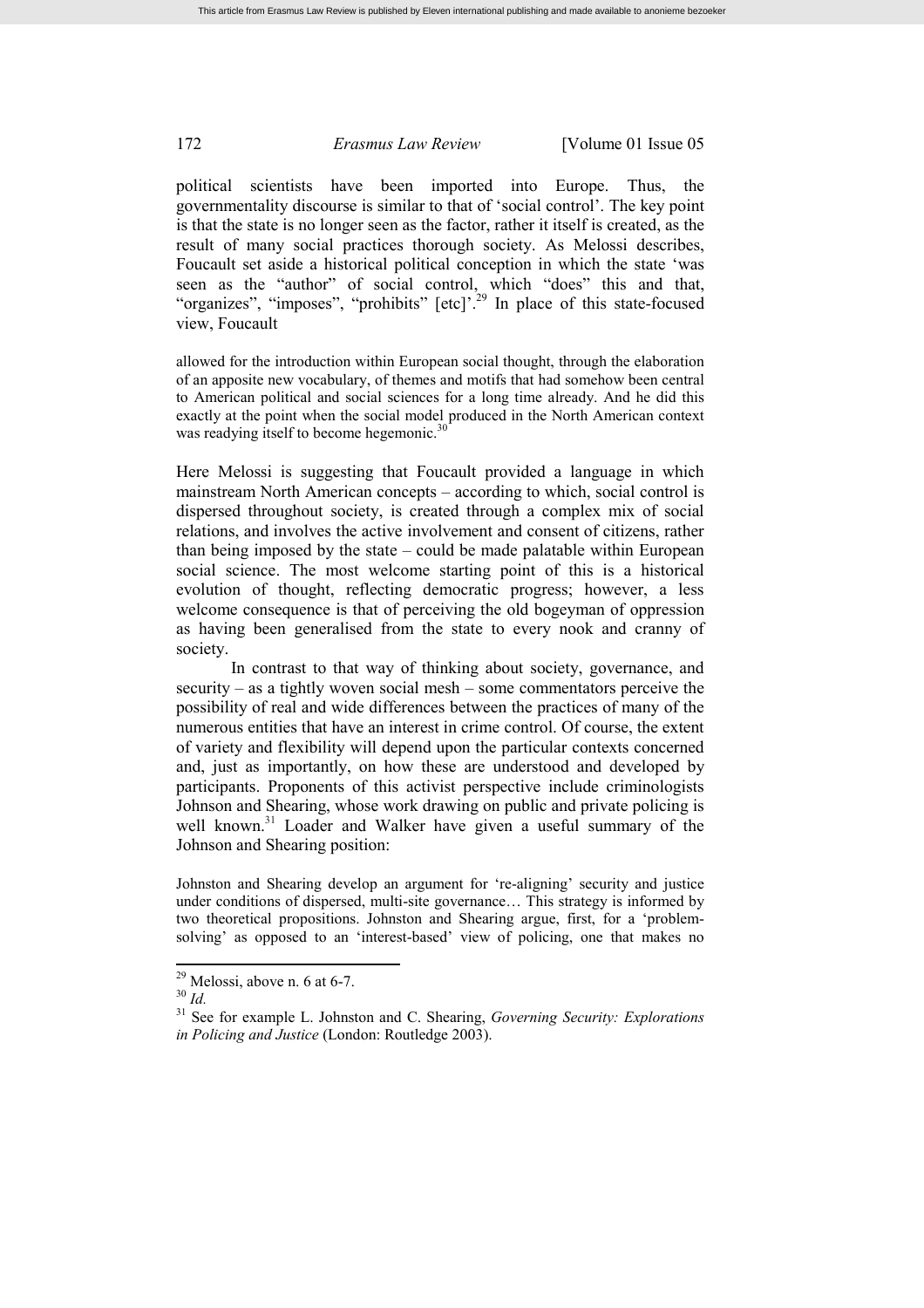'essentialist' claims about the functions, ends, means or historical trajectories of the police, and proposes, more generally, to conceive of the provision of security as 'the application of any means that will promote safe and secure spaces in which people live and work'. Second, and relatedly, in an argument which connects with broader debates within the study of social control, they contend that the relationship between the mentalities of security provision and its institutions, technologies and practices is 'enabling' and open-ended rather than either 'determining' or 'functionally differentiated' – one where the flow of influence between these different security modalities is reciprocal and a range of diverse rationalities vie for ascendancy in fluctuating political conditions.<sup>32</sup>

Likewise, Williams points to 'bifurcation' or 'structurally constituted boundaries' between public and private policing.<sup>33</sup> Lippert and O'Connor show that contracts between private sector purchasers and providers of private security disincline the latter to exchange information with public sector police.<sup>34</sup> The present author has suggested elsewhere that such limits reflect the normal market sensibilities of the private sector.<sup>35</sup> In this regard, Levi and Pithouse find little evidence of boundary maintenance by public authorities.<sup>36</sup>

Thus, are public and private security characterised by a nexus that is 'enabling and open-ended' (in the above words of Johnson and Shearing) – or is it a tight and indeed 'linear product'? On the one hand, the claims of the 'tight' position would be supported by the governmentality school and also by a face-value reading of public policy declarations on intelligence sharing and formal declarations of fealty by representatives. $37$  On the other hand, the daily experience of those 'at the sharp end' of intelligence may point towards 'dispersal', as do some studies.<sup>38</sup> Perhaps it is always the case that a detailed examination of practices yields a more heterogeneous picture than does a top-down or normative analysis. At the end of the day, there

<sup>&</sup>lt;sup>32</sup> Loader and Walker, above n. 22 at 221.

<sup>33</sup> Williams, above n. 5.

<sup>&</sup>lt;sup>34</sup> R. Lippert and D. O'Connor, 'Security Intelligence Networks and the Transformation of Contract Private Security' (2006) 16 *Policing & Society* 50.

<sup>&</sup>lt;sup>35</sup> N. Dorn, 'Proteiform Criminalities: The Formation of Organised Crime as Organisers' Responses to Developments in Four Fields of Control' in A. Edwards and P. Gill (eds.) *Transnational Organised Crime* (London: Routledge 2003).

<sup>36</sup> M. Levi and A. Pithouse, *White-Collar Crime and its Victims* (Oxford: Clarendon Press, forthcoming).

<sup>37</sup> Chairman's Conclusions, *Outcome of the European Public Private Security Forum 19-20 December* (Brussels: European Public Private Security Forum 2005) available at  $\langle \text{http://www.eppsf.org/eppsf2006/website,asp?page=chairmans}$ conclusions>.

<sup>&</sup>lt;sup>38</sup> N. Dorn and M. Levi 'Regulation of Insurance and Corporate Security: Integrating Crime and Terrorism Seriousness into the Analysis' (2006) 12 *European Journal on Criminal Policy and Research* 257.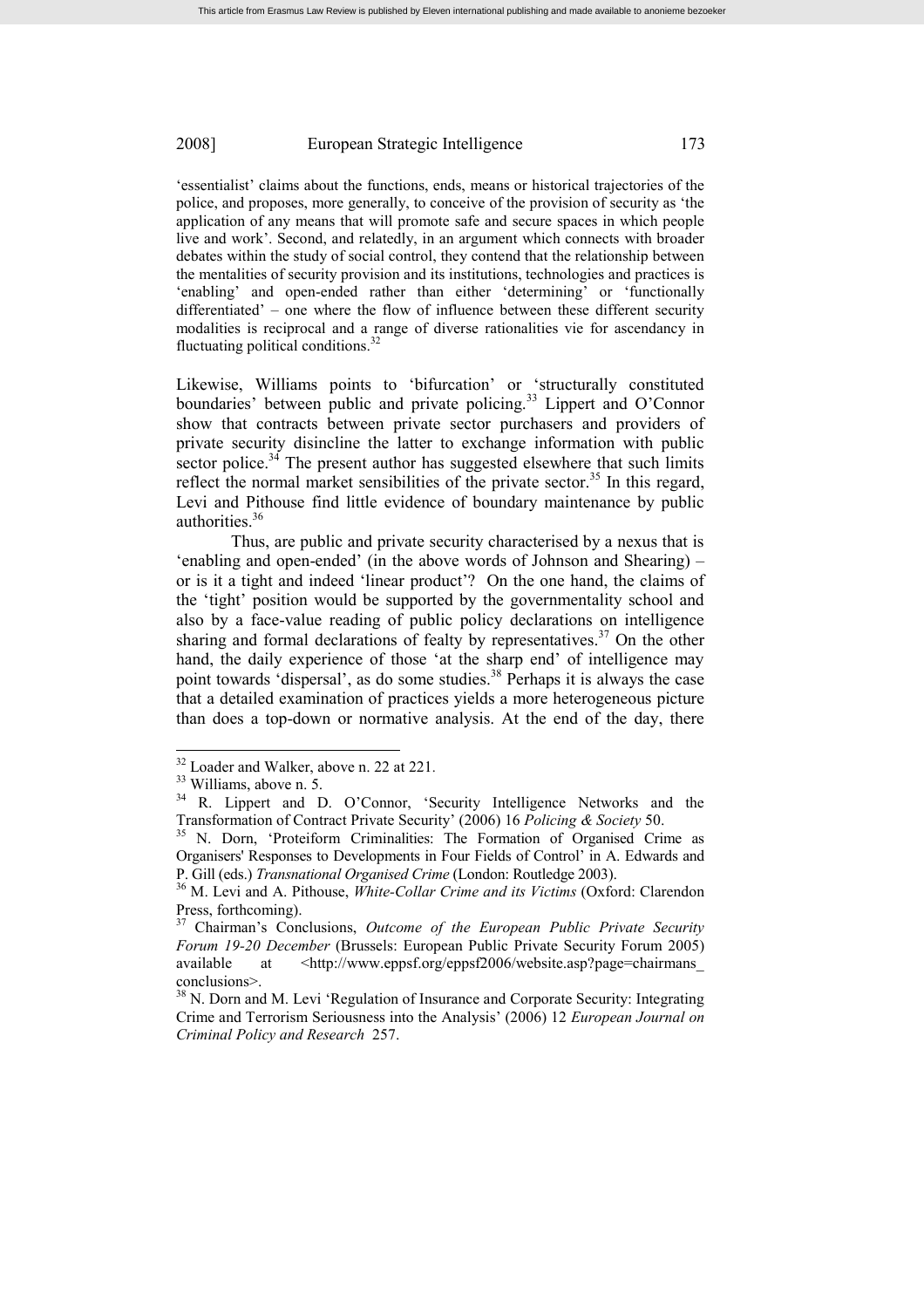must remain some element of choice for the analyst and policy-maker alike. Depending on the perspective adopted on the wider structural and political conditions – as a pervasive and ever-tightening net of social control, or as a looser and still-contingent world still open to surprises – so vary the possibilities for the future development of European strategic intelligence. And, we go on to suggest, so vary the consequences.

#### **4 Consequences**

Each of the above approaches involves an assumption that risk assessment is a technical matter, in which experts or specialists take the lead in determining the nature and levels of risk. Communication to 'customers', in particular the general public, occurs after the technical exercise has been completed. However, there are approaches to risk assessment in which the public is placed at centre stage. The growing realisation – or to put it more honestly, the acceptance – of the difficulties of understanding risk and particularly the difficulty of predicting it, has resulted in some acceptance that wider stakeholders, not just policy-makers, managers, and experts, need to be involved in risk assessments. The public is installed 'inside' risk assessment, as a producer of information, rather than being viewed simply as an end-user/consumer of the information.

The limitations of risk science, the importance and difficulty of maintaining trust, and the complex, socio-political nature of risk point to the need for a new approach—one that focuses upon introducing more public participation into both risk assessment and risk decision making in order to make the decision process more democratic, improve the relevance and quality of technical analysis, and increase the legitimacy and public acceptance of the resulting decisions.<sup>39</sup>

Psychologists such as Slovic argue in favour of

introducing more public participation into both risk assessment and risk decision making in order to make the decision process more democratic, [to] improve the relevance and quality of technical analysis, and [to] increase the legitimacy and public acceptance of the resulting decisions.<sup>4</sup>

Indeed, from the point of view of efficiency of risk assessment, the involvement of wider constituencies of stakeholders may lead to a better quality of assessments. Additionally, looking at things from the point of view of accountability and responsibility, wider involvement spreads the

<sup>&</sup>lt;sup>39</sup> P. Slovic, 'Trust, Emotion, Sex, Politics, and Science: Surveying the Risk-Assessment Battlefield' (1999) 19 *Risk Analysis* 689. <sup>40</sup> *Id*. at 699.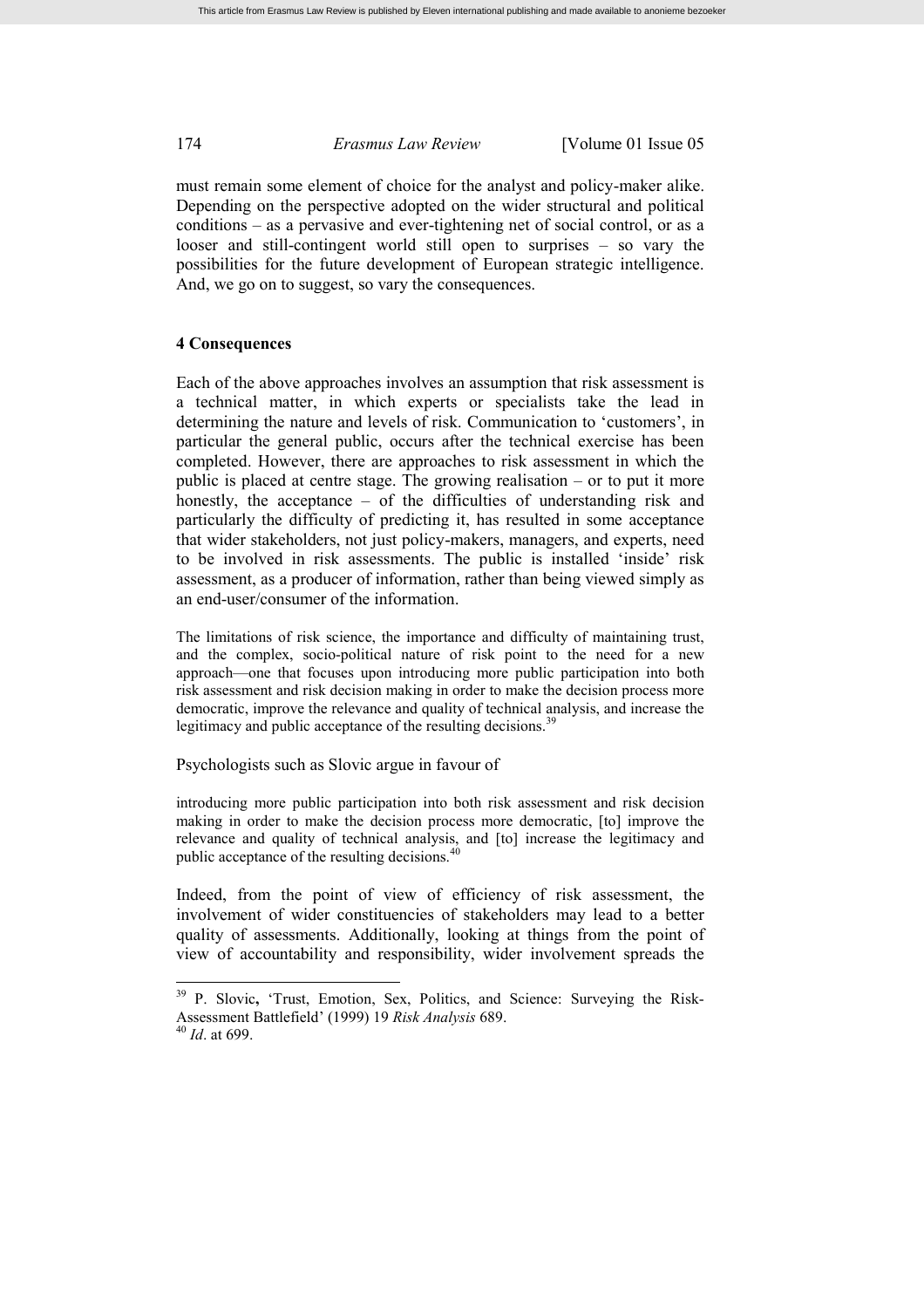blame in those cases when something occurs that was not predicted or not even imagined as a possibility. In an unpredictable world, it is not surprising to find the government turning to public consultation.

#### **4.1 Stimulation of social anxieties**

Mainstream criminological accounts concern the consequences of paying close attention to possible risks, assessing them, trying to measure them, and disseminating the results. Risk assessment increases the extent to which risk is perceived, because it brings it more clearly into focus:

Implicit also is the notion that more knowledge leads to more risk. […] whatever else risk may refer to outside technical definitions it is to some degree a social and psychological construct. A risk must be identified and appraised. Without human attention it is not a risk in the modern sense of the word. […] Attention and judgement create a risk in this sense; modern systems of risk assessment, that classify, select and respond, bring attention to bear on a danger and give the newly formed risk meaning and technical precision. 41

Accordingly, some commentators have suggested reducing the expectations being placed upon risk assessment 'experts' and their methods, suggesting that a greater degree of disorganisation and ambiguity should be tolerated. Perhaps public faith in risk assessment could also be safeguarded by greater modesty.

Risk management would [should] be characterised more by learning and experiment, rather than rule-based processes. It would depend essentially on human capacities to imagine alternative futures to the present, rather than quantitative ambitions to predict the future. [...] A new politics of uncertainty would not seek to assuage public anxiety and concerns with images and rhetoric of manageability and control, and would challenge assumptions that all risk is manageable. States and corporations would not need to act as if all risk is controllable and would contest media assumptions to that effect. Public understandings of expert fallibility would be a basis for trust in them, rather than its opposite. Regulatory organisations would be publicly conceived of more as laboratories, rather than as insurers.<sup>42</sup>

<sup>41</sup> J. Jackson, N. Allum, and G. Gaskell, *Perceptions of Risk in Cyberspace* (London: Cyber Trust and Crime Prevention Project 2004) available at: <http:// www.lse.ac.uk/collections/methodologyInstitute/pdf/JonJackson/Perceptions%20of %20risk%20in%20cyberspace.pdf>.

<sup>42</sup> M. Power, *The Risk Management of Everything: Rethinking the Politics of Uncertainty* (London: Demos 2004) at 62-63.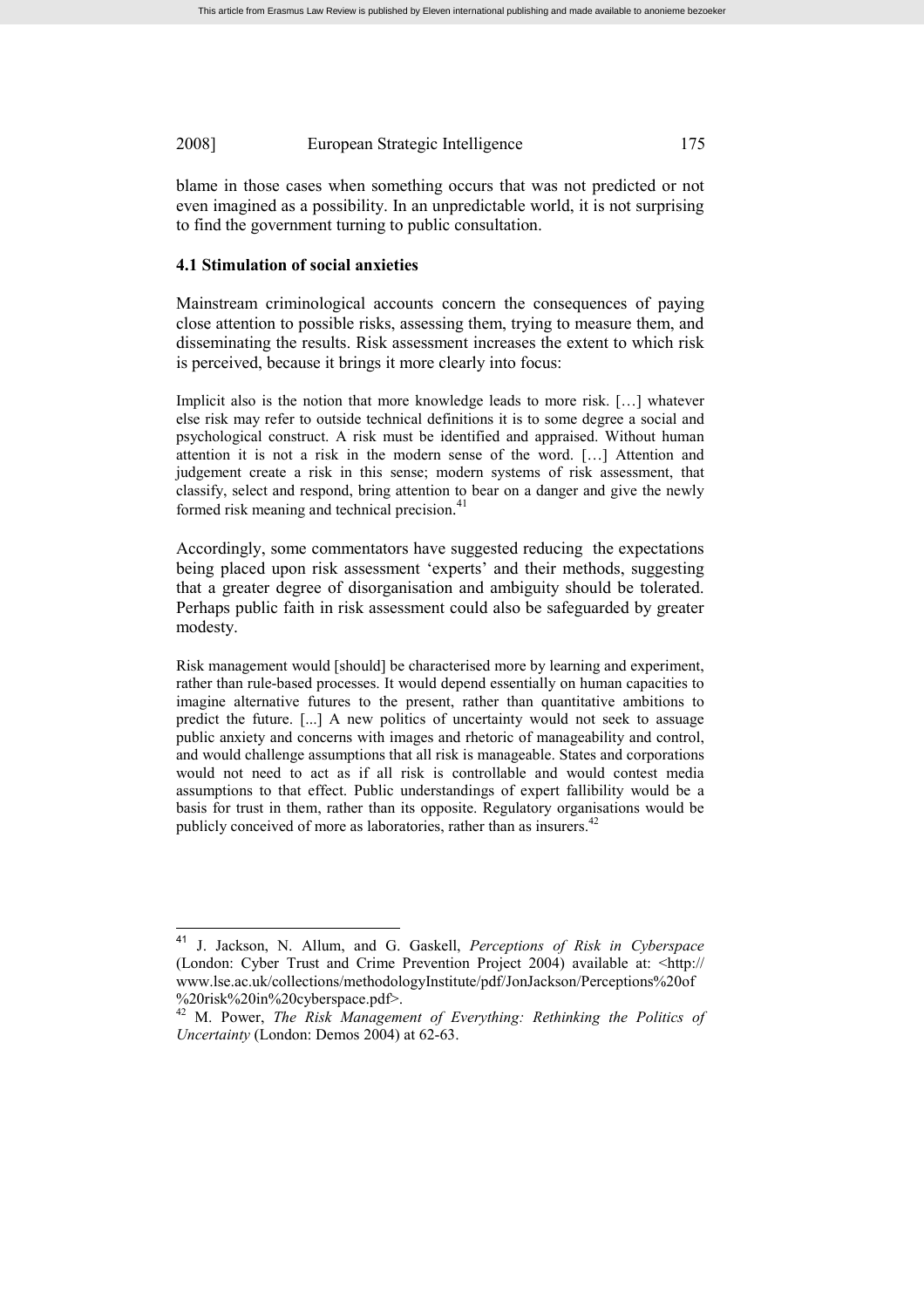#### **4.2 Magnification of disaster**

Turning from subjectivist to objectivist perspectives, another line of criticism concerns the consequences of actively trying to manage and reduce the risks, if the means involve standardised approaches to good practice, governance, and regulation. In an analytically radical move, some students of market and regulation suggest that risks may actually ('really') increase as a result of attempts to manage them in standardised ways.

Avinash Persaud, global head of research at State Street Bank, believes not only that such an early warning system does not exist but that the regulatory and risk management systems in place today are creating additional risk. He says the regulatory mantras of common standards and market-based risk management encourage the herd mentality that characterises investment flows and increase the correlation between events that spread instability through financial markets.<sup>43</sup>

The technical details of this view are beyond the scope of this discussion, but relate to observations of several financial crises in which a large number of financial market players were pursuing the same hedging (risk reduction) strategies.<sup>44</sup> As a result of that, the strategies no longer reduced risk. When market conditions became unfavourable, many large financial players all tried to reduce their exposure but, in doing so, exacerbated the volatility that they had sought to avoid.

The problem is not that market participants try to hedge their risk but rather that they have a tendency to use the same risk models, and may hedge in very similar ways – not realising that the assumptions of the models did not include that common behaviour. Whatever the validity of the risk assessment models might have been at the onset, they become increasingly less valid as more parties follow them. This is a version of the 'madness of crowds', as found in financial markets.

#### **4.3 The exceptional is not rule-bound**

Further support for such observations could be derived from debates about the nature of statistical distributions. Whilst some categories of events follow the 'bell curve' familiar from textbooks, in which unusual events and extreme values are so unusual as to be dismissed as 'outliers' and smoothed

<sup>43</sup> V. Boland, 'Spotting the dangers in risk management', *Financial Times* (London, 11 March 2002) available at http://62.237.131.23/inmedia/inmedia2002/in-media-2002-15.pdf.

<sup>&</sup>lt;sup>44</sup> See for example A. Persaud, 'Sending the Herd off the Cliff Edge: The Disturbing Interaction between Herding and Market-Sensitive Risk Management Practices', *BIS Papers No. 2*, 233-240 (2002) available at <http://www.bis.org/publ/bispap02l.pdf>.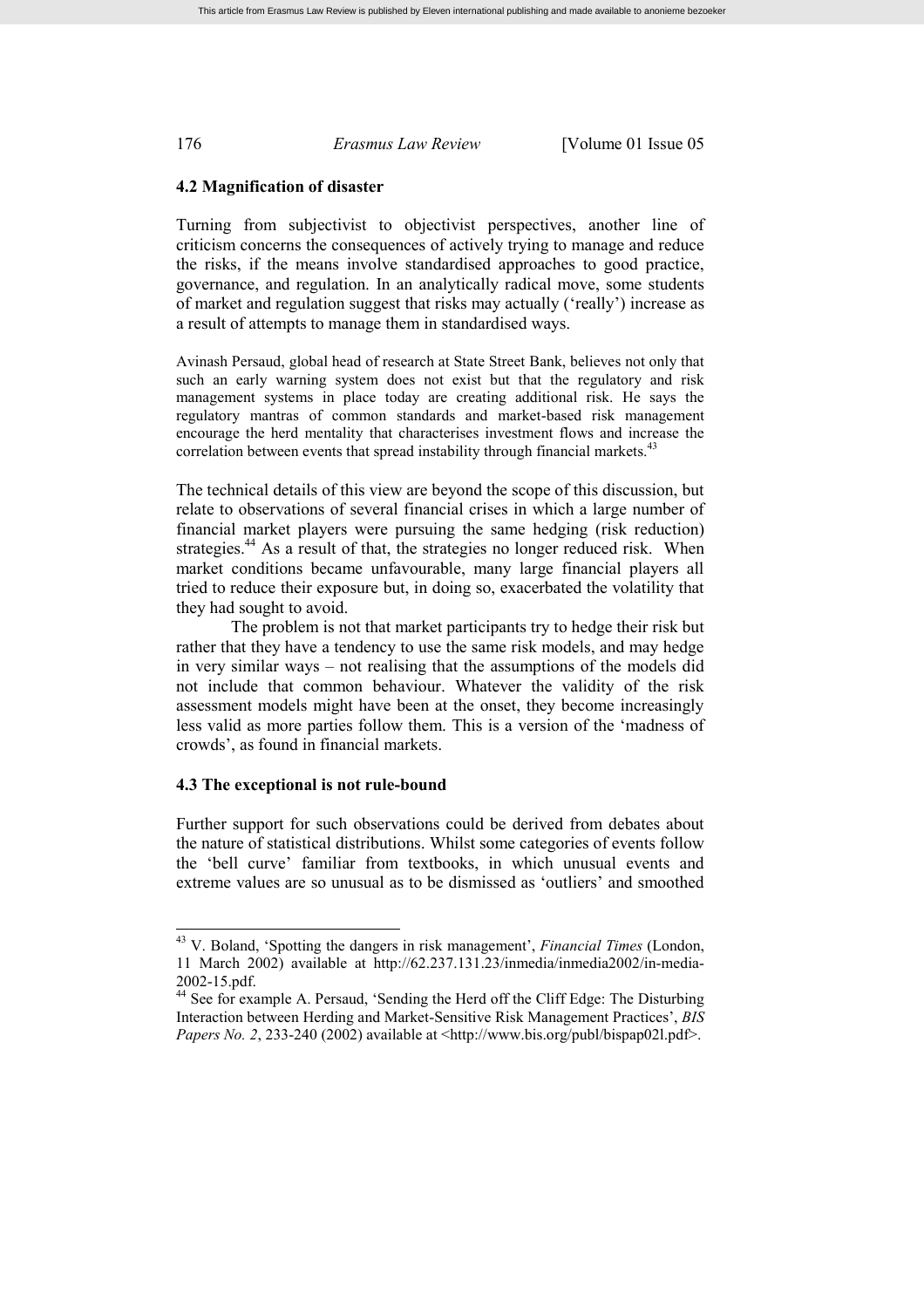out of the analysis, other categories characteristically exhibit discontinuity and extreme values. As Benoit Mandelbrot and Nassim Taleb put it:

What is wild randomness? Simply put, it is an environment in which a single observation or a particular number can impact the total in a disproportionate way. [... For example, considering people,] while weight, height and calorie consumption are Gaussian [so-called normal distribution], wealth is not. Nor are income, market returns, size of hedge funds, returns in the financial markets, number of deaths in wars or casualties in terrorist attacks.<sup>45</sup>

For present purposes, the point is that the future likelihood of large planes flying into tall buildings and killing thousands of people could not be deduced from the number of past instances of smaller planes flying into smaller buildings containing fewer people, as a 'normal' risk analysis might attempt to do. The likelihood of occurrence of a new category of event cannot be extrapolated from a past lacking such an incident; it has to seen as a new response to the closing off of other opportunities – a form of displacement – although not entirely a new category, since the events of September 2001 followed many years of attacks on infrastructure and shipping.

The connection between this and observations arising from lemming-like behaviour in financial markets is that, in both arenas, the adoption of a single risk model — whether by traders, using industrystandard, 'state of the art' risk modelling, or by government agencies bringing consistency into top-level strategic intelligence<sup>46</sup> — can create a blind-spot corresponding to the increasing probability of new types of event. The practical issue in risk management is whether future trends and events may be anticipated, using methodologies developed by the private sector, the specialist risk industry, law enforcement agencies, and regulatory bodies. This paper suggests not, for a number of reasons. These include: (a) overreliance on narrow fields of technical expertise undermines the possibilities for prediction, (b) social and market risk-amplification via 'the madness of crowds' is a danger inherent in strong integration of public and private strategic intelligence, and (c) traditional ideas about statistically 'normal' distributions, underpinning virtually all forecasting tools, can dull our

<sup>&</sup>lt;sup>45</sup> B. Mandelbrot and N. Taleb, 'A focus on the exceptions that prove the rule,' *Financial Times,* (London. 23 March 2006) <http://news.ft.com/cms/s/5372968aba82-11da-980d-0000779e2340,dwp\_uuid=77a9a0e8-b442-11da-bd61-0000779e

<sup>2340.</sup>html> (accessed 16 June 2008) at 1, see also N. Taleb, *Fooled by Randomness: the Hidden Role of Chance in Life and in the Markets* (New York: Random House 2004).

<sup>46</sup> National Commission on Terrorist Attacks upon the United States, *The 9-11 Report*, (Washington: National Archives and Records Administration 2004) available at http://govinfo.library.unt.edu/911/report/911Report.pdf.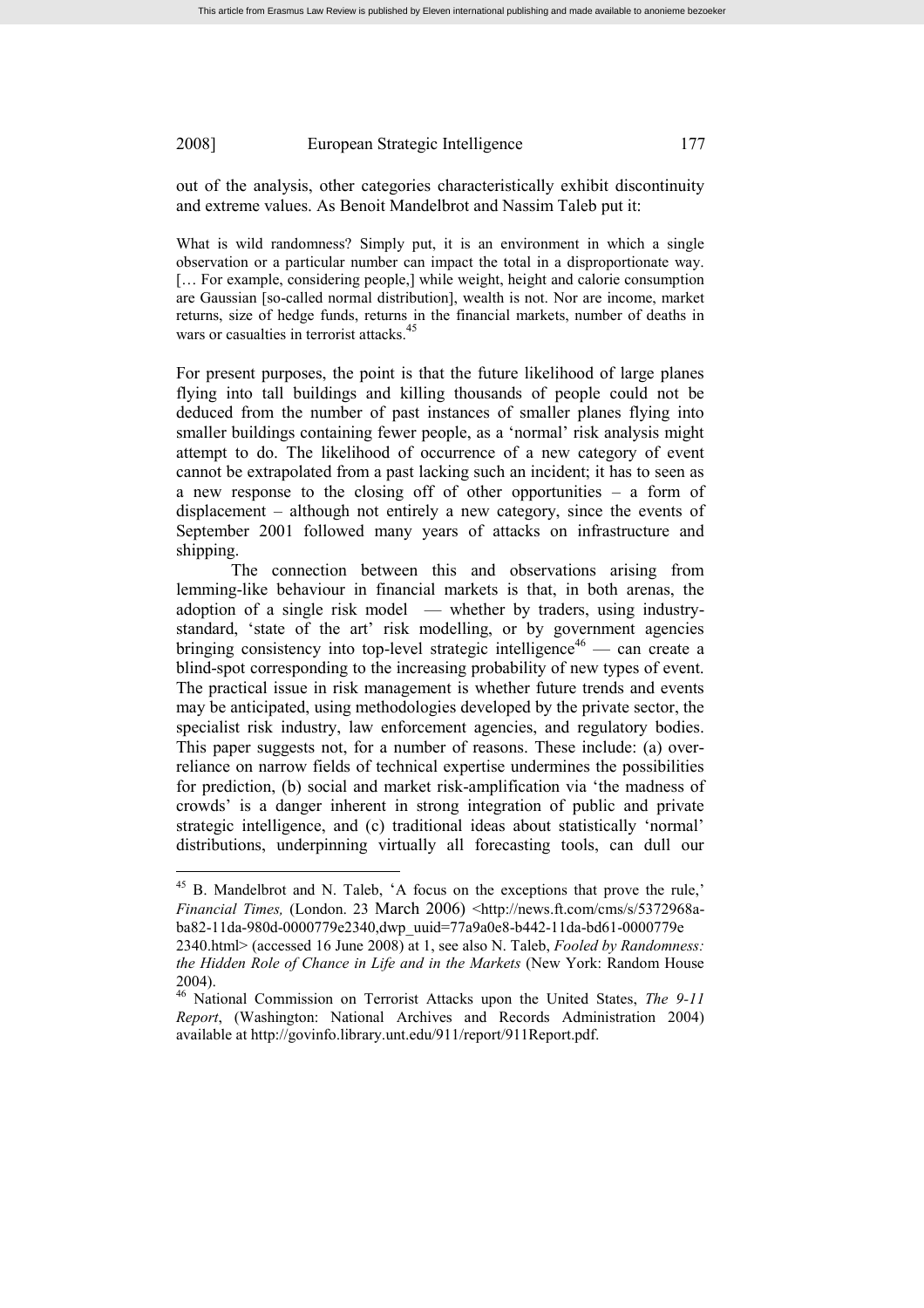sensitivity to the unexpected. Any one of these considerations would be reasonable grounds for concern about the prediction of uncommon but highly adverse events, such as terrorist impacts. Taken together, they certainly signal a need for caution.

# **5 Conclusion**

It used to be seriously believed by policy-makers that, by gathering into one place increasingly more information about the past, one could glimpse the possible future – and could then change it. However, this belief has weakened, following the intelligence failures that led to the events of 11 September 2001 and the failures of financial regulation that resulted in the business crash of 2007-2008.

The security- and market-based critiques touched upon above suggest that increasing the commonality of methods and systems between the public and private sector could actually increase risks. This could be true in three senses. Firstly, the greater the convergence between intelligence systems, the greater the danger that divergent views and insights become squeezed out (see sections above).

Secondly, even an intelligence model that may have been quite reasonably specified at one time could become dangerously vulnerable at another. For instance, if the model has been adopted by all key 'customers', and if their actions on the basis of their common adoption change the situation, the model's assumptions are rendered invalid. Even were the model to be well specified at the start, common adoption by all public and private intelligence entities would necessarily generate 'blind spots', which could be large. In such cases, risk management becomes its own worse enemy.

Thirdly, as readers will be well aware, sophisticated criminals and terrorists are surely capable of thinking, learning, and innovation, and they are flexible and entrepreneurial in their activities. As a consequence, they could outflank any necessarily slower-moving strategic intelligence systems based in public-private partnership – which necessarily become even more slow-moving as more partners integrate. Hence, with regard to operational intelligence, too much convergence and standardisation of intelligence methods could magnify the advantages enjoyed by 'small is beautiful' economic crime networks and terrorists. Suppose, furthermore, that currently-converging but still somewhat diverse public-private intelligence were to be replaced by one standardised approach. If potential criminals could be confident that all security thinking and systems were more or less the same, then they would have the information needed to evade them. Since the level of investment needed to connect all public and private sector intelligence capabilities would be huge, they could not be changed in a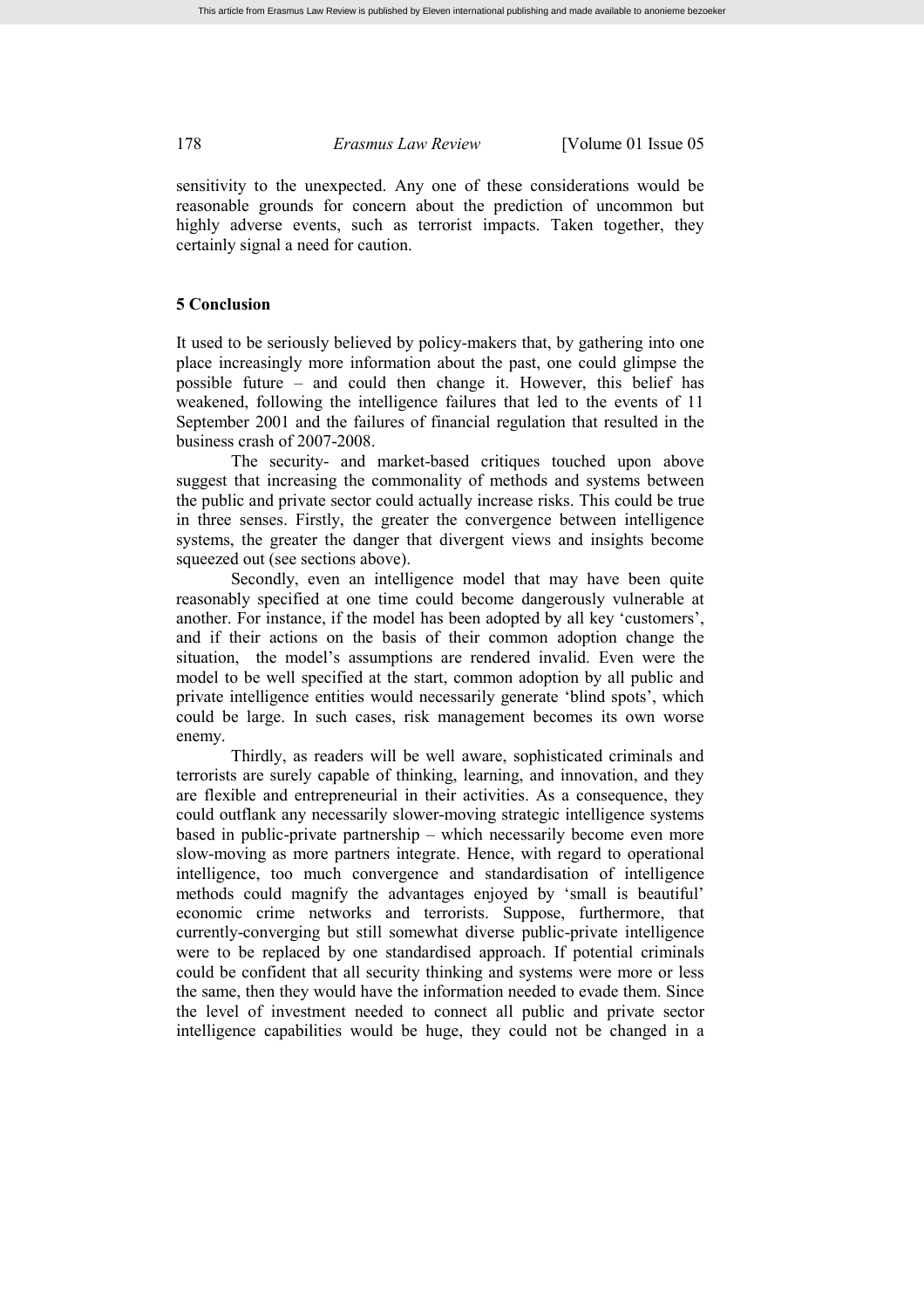hurry; hence, the tilt to the advantage of criminals would be long-lasting. In contrast, individuals and groups currently considering illegal action face a situation in which different scrutinisers – police, auditors, regulators, private firms, and others – have a variety of means of collecting information. This puts criminals at risk.

#### **5.1 The leading edges of political action**

Interestingly, for political reasons the prospects for (and danger of) tighter integration of European strategic intelligence would seem to be greater in relation to economic crime in the context of the internal market (EU first pillar) than in that of justice and home affairs (third pillar). In important areas of public law, such as competition law, anti-money laundering measures, and environmental protection, $47$  the EU has strong competencies and these are likely to remain stable. In contrast, in the 'third pillar' the competencies of the EU remain patchy, even after the (currently stalled) 2007 Treaty of Lisbon ('Reform Treaty'). Even if the headline policy focus has been on intelligence regarding terrorism and other aspects of criminal law, social scientists and lawyers will not forget the first pillar aspects of strategic intelligence as they track ongoing shifts in the relationship between public and private sector criminal intelligence and cooperation.

Safeguarding the rights of individuals is an essential aspect of information gathering and sharing.<sup>48</sup> This has been underlined by the wellknown cases on SWIFT, air travel, and the freezing of financial assets of suspected terrorists/sympathisers. Whilst the EC court had no difficulty in finding illegalities in the former two cases, it has had to develop its jurisprudence on the basis of jus cogens in order to address the actions of the UN Security Council in freezing assets and the actions of the EU through its member states in implementing measures.<sup>49</sup> Taken together, these cases demonstrate aspects of information collection and the use of that information in the short term. The aspect that is most germane to this paper regards what use is being made of the combined datasets in the broader and longer-term task of constructing a strategic intelligence overview – which in turn informs the further development of policies, including the possibility of creating

<sup>&</sup>lt;sup>47</sup> Case 176/03, Judgment of the Court (Grand Chamber), Action for annulment, Articles 29 EU, 31(e) EU, 34 EU and 47 EU, Framework Decision 2003/80/JHA [2005] OJ 2005 C 315/2.

<sup>&</sup>lt;sup>48</sup> J. Vervaele 'Terrorism and Information Sharing between the Intelligence and Law Enforcement Communities in the US and the Netherlands: Emergency Criminal Law?'(2005) 1 *Utrecht Law Review* 1.

<sup>49</sup> Case C-403/06 P, *Appeal brought on 27 September 2006 by Chafiq Ayadi against the judgment of the Court of First Instance (Second Chamber) delivered on 12 July 2006 in Case T-253/02: Chafiq Ayadi v Council of the European Union* [2006] OJ C 294/32.